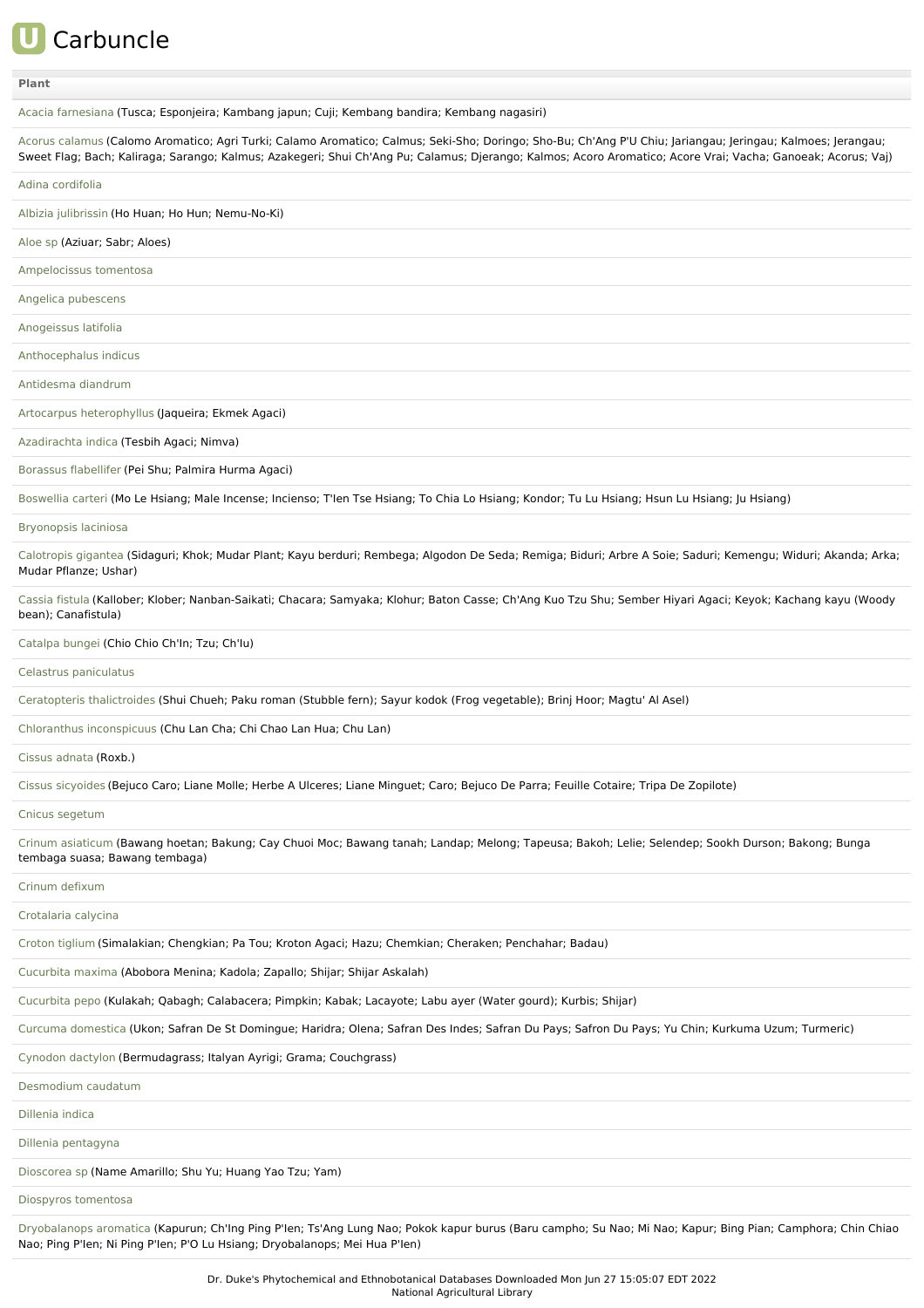[Echinochloa](file:///phytochem/ethnoPlants/show/4506) crus-galli (Dukhain; Darojan; Dnan)

Embelia [tsjeriam-cottam](file:///phytochem/ethnoPlants/show/4507)

Fagopyrum [esculentum](file:///phytochem/ethnoPlants/show/4508) (Hua Ch'Iao; T'Ien Ch'Iao; Ch'Iao Mai; Wu Mai; Qamh Al Baqar)

Ficus [pumila](file:///phytochem/ethnoPlants/show/1673) (Kuei Man T'Ou; Mu Man T'Ou; Sop; Pi Li; Mu Lien)

Ficus [religiosa](file:///phytochem/ethnoPlants/show/1271) (Pipola; Tin Asnam)

Fimbristylis [monostachya](file:///phytochem/ethnoPlants/show/903)

[Flacourtia](file:///phytochem/ethnoPlants/show/4509) indica (Madagaskar Erik Agaci)

Fumaria [officinalis](file:///phytochem/ethnoPlants/show/322) (Shaterag; Sahtere; Fumitory; Kohaheina; Tzu Hua Ti Ting; Fumaria)

[Gomphrena](file:///phytochem/ethnoPlants/show/4501) wallichii

Grewia [polygama](file:///phytochem/ethnoPlants/show/3642)

[Grewia](file:///phytochem/ethnoPlants/show/4511) villosa

[Helianthus](file:///phytochem/ethnoPlants/show/1071) annuus (Guna Baqan; Girasol; Flor De Sol; Gula Barbaroza; Fleurs Soleil; Helianthe; Gundondu; A'Bbad Al Shams; A'In Ash Shams; Ward Ash Shams; Fleur Soleil; Tournesol; Himawari; Aycicegi)

[Helicteres](file:///phytochem/ethnoPlants/show/919) isora (Jelumpang; Chabai tali; Chabai lintal)

Hibiscus [rosa-sinensis](file:///phytochem/ethnoPlants/show/190) (China Rose; Fu Sang; Shoe-Black; Feuilles Choublak; Ru Sang; Rose Of China; Woro-wari; Bunga raya (Big flower); Ch'Ih Chin; Khatmah Siniyah; Jih Chi; Cin Gulu; Cayena; Bussoge; Chu Chin; Gumamela)

Ipomoea [murucoides](file:///phytochem/ethnoPlants/show/1700)

Ipomoea [pes-caprae](file:///phytochem/ethnoPlants/show/3068) (Goat'S Foot; Liane Manger Cochon; Katang-katang; Patate Marron; Liseron Pied-De-Chevre; Daun katang; Tapak kuda (Horse footprint); Batata pantai; Batatilla; Patate Lan Mer)

Ipomoea [pes-tigridis](file:///phytochem/ethnoPlants/show/1960) (Gamet; Arti)

Ipomoea [quamoclit](file:///phytochem/ethnoPlants/show/1701) (Estrella Del Sol; Cheveux De Venus; Cambustera)

[Jatropha](file:///phytochem/ethnoPlants/show/193) curcas (Pinon De La India; Physic Nut; Grand Medicinier; Pinon; Jarak; Medicinier Beni; Jarak budeg; Nanyo-Aburagi; Feuilles Medecinier; Purging Nut; Jarak belanda; Tuba)

Jatropha [gossypifolia](file:///phytochem/ethnoPlants/show/933) (Papaye Sauvage; Petit Mapou; Tua-Tua; Yuca Cimarrona; Bellyache Bush; Medecin; Jarak ulung; Jarak china; Medicinier; Jarak kosta merah)

Justicia [gendarussa](file:///phytochem/ethnoPlants/show/516) (Ch'In Chiao)

[Lagerstroemia](file:///phytochem/ethnoPlants/show/3488) parviflora

Lannea [coromandelica](file:///phytochem/ethnoPlants/show/1963)

Laportea [interrupta](file:///phytochem/ethnoPlants/show/4510)

[Lemna](file:///phytochem/ethnoPlants/show/1301) minor (Fou P'Ing; A'Das Al May; Su Mercimegi; Lenteja De Agua; A'Des El Ma)

[Limnophila](file:///phytochem/ethnoPlants/show/4019) roxburghii

Linum [usitatissimum](file:///phytochem/ethnoPlants/show/1714) (Flax; Linaza; Lino; Hu Ma; Kettan; Keten; Linseed; Chih Ma; Ama; Lin; Kahtan; Kittan)

## Litsea [polyantha](file:///phytochem/ethnoPlants/show/942)

[Lomatium](file:///phytochem/ethnoPlants/show/706) nudicaule

Lygodium [flexuosum](file:///phytochem/ethnoPlants/show/4512) (Ribu-ribu gajah (Big Lygodium); Darai paya; Ribu-ribu besar (Big Lygodium))

[Martynia](file:///phytochem/ethnoPlants/show/1048) annua

Matelea [viridiflora](file:///phytochem/ethnoPlants/show/3793)

Michelia [champaca](file:///phytochem/ethnoPlants/show/1310) (Ampac; Kantil; Schampakka; Surabhi; Pechari; Champaca; Petjari; Champaga; Champac; Lochari; Chempaka; Bongas Jampacca; Chepaka; Champak; Chen Po)

[Mimusops](file:///phytochem/ethnoPlants/show/3108) elengi (Elengi; Pekola batu; Kuhbaum Von Para; Tanjung; Bunga tanjong (Headland flower; Mimuscope; Brazilian Milktree; Kun; Pomme D'Adami; Kekula; Pokok tanjong)

[Mirabilis](file:///phytochem/ethnoPlants/show/347) jalapa (Belle De Nuit; Four O'Clock; Gecesefase; Noche Buena; Nodja; Lala A'Bbas; Bunga pukul empat (4:00 flower; Ubat jerawat; Maravilla; Tzu Mo Li; Belle De Nuit Rose; Dondiego De Noche; Jalap; Geje Safa; Heft Reng; Belle De Nuit Blanche; Segerat; Kembang pagi sore; Kederat; Four-O'Clock; Kembang pukul empat (4:00 flbd; Buenas Tardes; Gulabbas)

[Myrrhis](file:///phytochem/ethnoPlants/show/80) odorata (Holy Grass; Myrrh; Spanische Sussdolde; Sweet Cicely; Roomse Kervel; Spansk Korvel; Perifolio; Finocchiella; Cerfeuil Musque)

Oryza [sativas](file:///phytochem/ethnoPlants/show/6022) (Beras; Padi; Pari)

[Panicum](file:///phytochem/ethnoPlants/show/4513) miliare